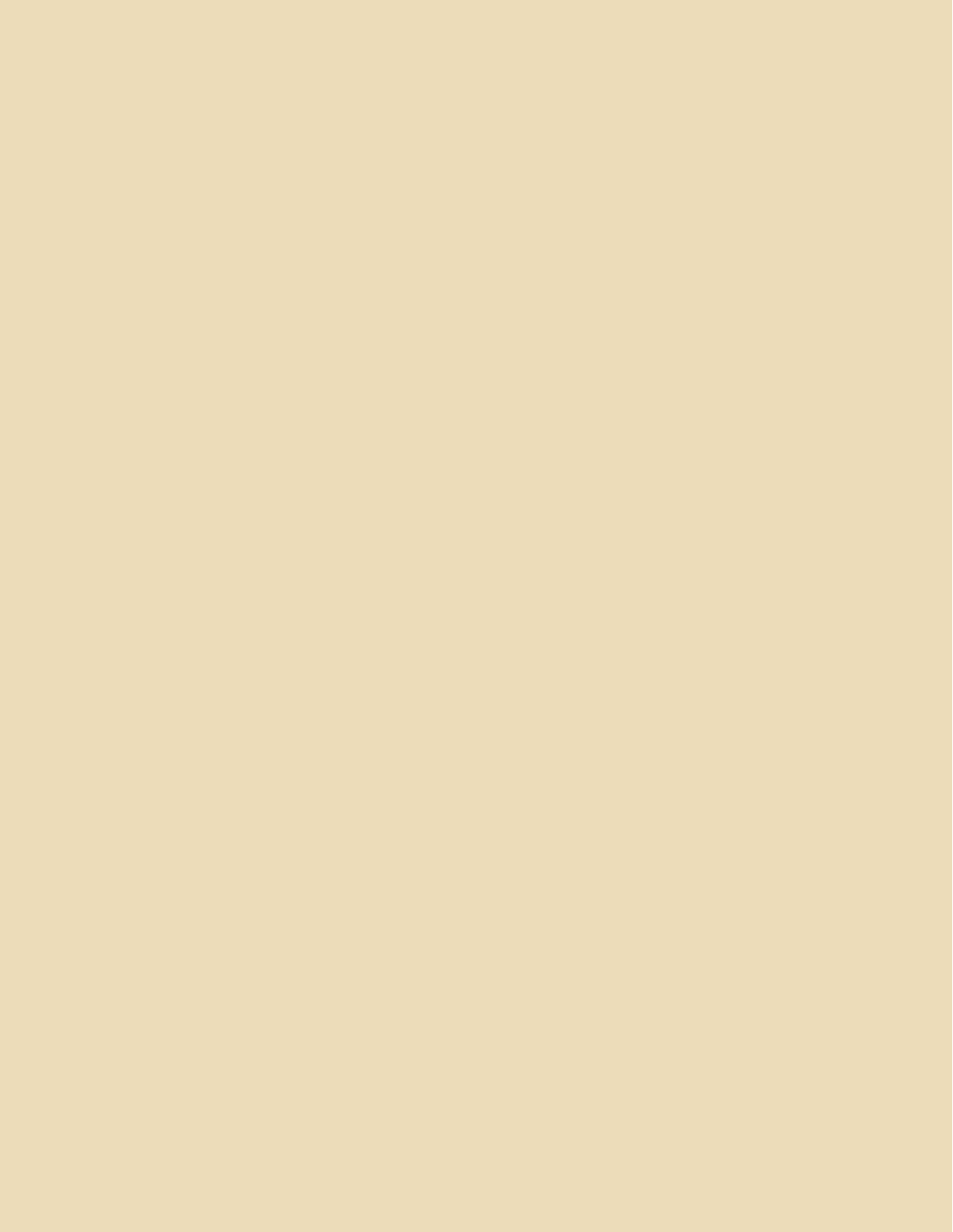# Facilitating Linkage of Heterogeneous Regional, National, and Sub-National Climate Policies through a Future International Agreement

Daniel Bodansky, Seth Hoedl, Gilbert Metcalf, Robert Stavins1

### Executive Summary<sup>2</sup>

September 10, 2014

In the Durban Platform for Enhanced Action, adopted by the Seventeenth Conference of the Parties (COP-17) to the United Nations Framework Convention on Climate Change (UNFCCC) in December, 2011, governments agreed to "develop a protocol, another legal instrument or an agreed outcome with legal force under the Convention applicable to all Parties,"<sup>3</sup> for adoption at COP-21 in December, 2015, in Paris. The new agreement would become effective from 2020.

Although the negotiations are still at a relatively early stage, it appears likely that the 2015 agreement will reflect a hybrid climate-policy architecture—one that combines top-down elements, such as for measurement (or monitoring), reporting, and verification (MRV), with bottom-up elements consisting primarily of "nationally determined contributions" (NDCs). In their NDCs, countries would specify their own targets, actions, policies—or some combination of these—to reduce greenhouse-gas emissions. The character and ambition of NDCs will be based upon domestic political feasibility and other factors, and will be subject to some system of international peer review.

Linkages across regional, national, and sub-national jurisdictions can make lower-cost mitigation opportunities available to a larger set of emitters and thus make systems more cost effective in aggregate. In the case of the Paris agreement, the prospect of reduced aggregate cost could yield somewhat more ambitious NDCs, and, during implementation of the agreement, facilitate compliance, political support, and overall environmental effectiveness. Importantly, with

<sup>1</sup> Bodansky is Foundation Professor, Sandra Day O'Connor College of Law, Arizona State University. Hoedl is a student at Harvard Law School. Metcalf is Professor of Economics, Tufts University. Stavins is Albert Pratt Professor of Business and Government, Harvard Kennedy School.

<sup>2</sup> An underlying discussion paper was prepared with the support of and in collaboration with the International Emissions Trading Association (IETA) and the following IETA members: Chevron, GDF-Suez, Global CCS Institute, Rio Tinto, Shell, and TransCanada. The authors, however, are fully responsible for any errors and all opinions expressed in the paper and its executive summary. The discussion paper will be released in November, 2014, ahead of COP-20 in Lima, Peru.

<sup>3</sup> UNFCCC Decision 1/CP.17, p. 2,<http://unfccc.int/resource/docs/2011/cop17/eng/09a01.pdf>.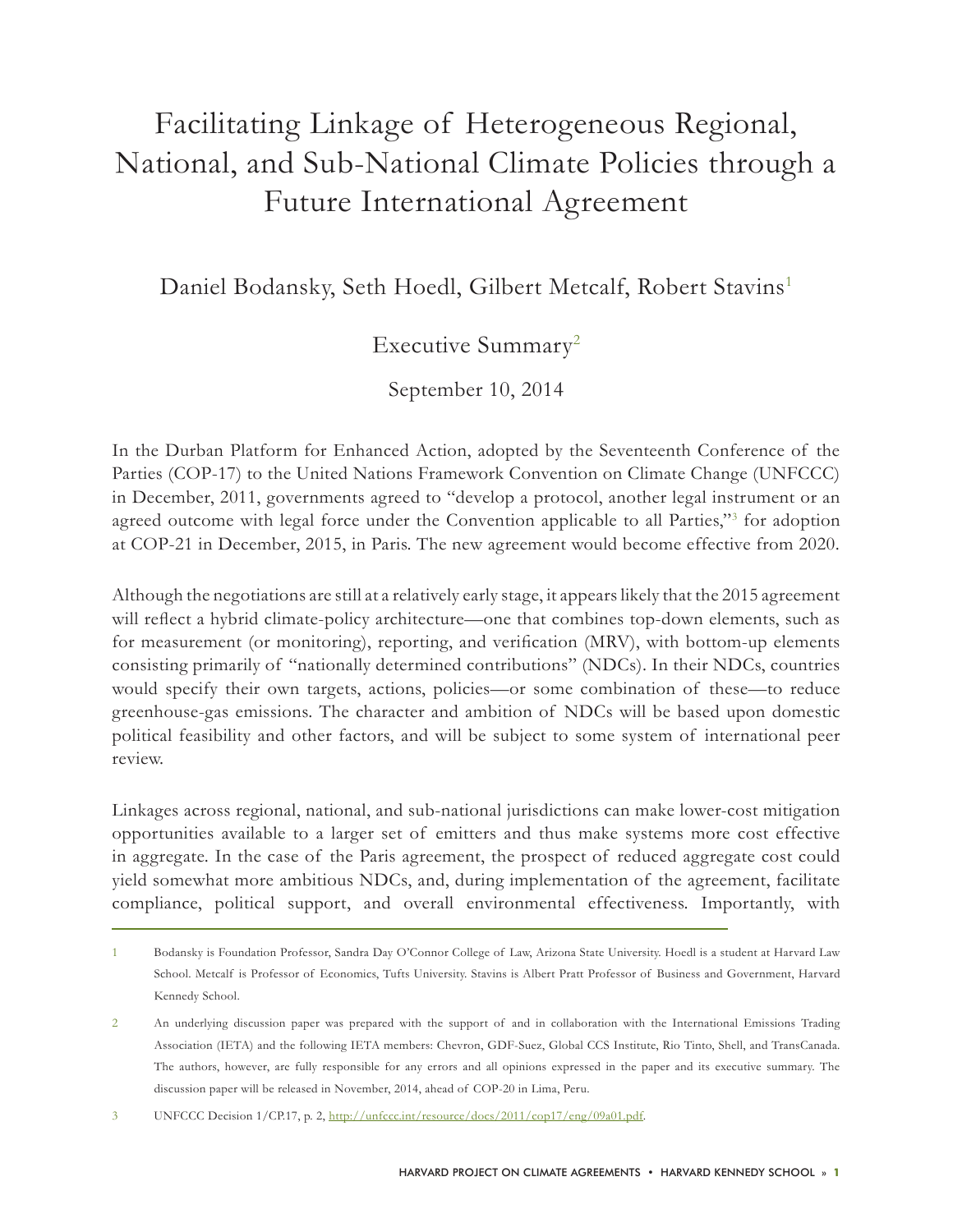appropriate provisions for linkage, the agreement reached under the Durban Platform can also be consistent with the Convention's principle of "common but differentiated responsibilities and respective capabilities" (CBDRRC). The hybrid architecture under consideration provides for self-differentiation, since each country's NDC is—almost by definition—consistent with each country's own view of its fair share. Linkage and the associated cost-effectiveness of the system facilitates more ambitious contributions from developed countries, realizing CBDRRC even further, in practice.

Linkage can be very straightforward, as with the bilateral recognition of allowances under two capand-trade regimes. Linkage can also take place among a heterogeneous set of policy instruments, such as between and among systems of performance standards, carbon taxes, and cap-andtrade systems. As NDCs submitted by various UNFCCC parties may contain any combination of market and non-market policy instruments, **it would be wise to fashion the 2015 Paris agreement such that it would best advance heterogeneous linkage**. This paper examines how the agreement can best do so.

We first review the economic and political advantages of—and challenges to—linkage generally, and survey existing and proposed climate policy linkages. Among the lessons we draw are that a number of regions, nations, and sub-national jurisdictions have demonstrated their revealed preference for linkage; and well-designed linkage of carbon markets has proven to both advance environmental objectives and reduce costs.

We then identify design elements that merit serious consideration for inclusion in—or exclusion from—the Paris agreement, to facilitate linkage. **First, there are a number of design elements the 2015 agreement should avoid, because they would inhibit linkage.** These include "supplementarity requirements" that require parties to accomplish all (or a large, specified share) of their NDCs within their national borders. Such a provision would drive up costs and reduce the political viability of the Paris Agreement. Other elements to avoid include: competing and conflicting objectives and rules between the UNFCCC and national or regional trading systems; elements that would complicate recognition of national or regional carbon mitigation systems as valid for purposes of meeting international commitments under the Paris Agreement; and including too many objectives that linkage might be required to achieve (for example, adding "sustainable development" as a condition for international recognition of linkages).

What should the 2015 agreement include to facilitate linkage, either directly or by establishing a process for subsequent international negotiations? Potential rules vary along three important dimensions: mandatory versus optional, uniform versus harmonized, and legally-binding under international law (hard rules) versus not-legally-binding (soft rules). After reviewing a number of existing international instruments, both hard and soft, that regulate international trade and finance, including the GATT, the Basel Capital Accords, and the OECD Model Tax Treaty, we draw a number of lessons for international climate negotiators.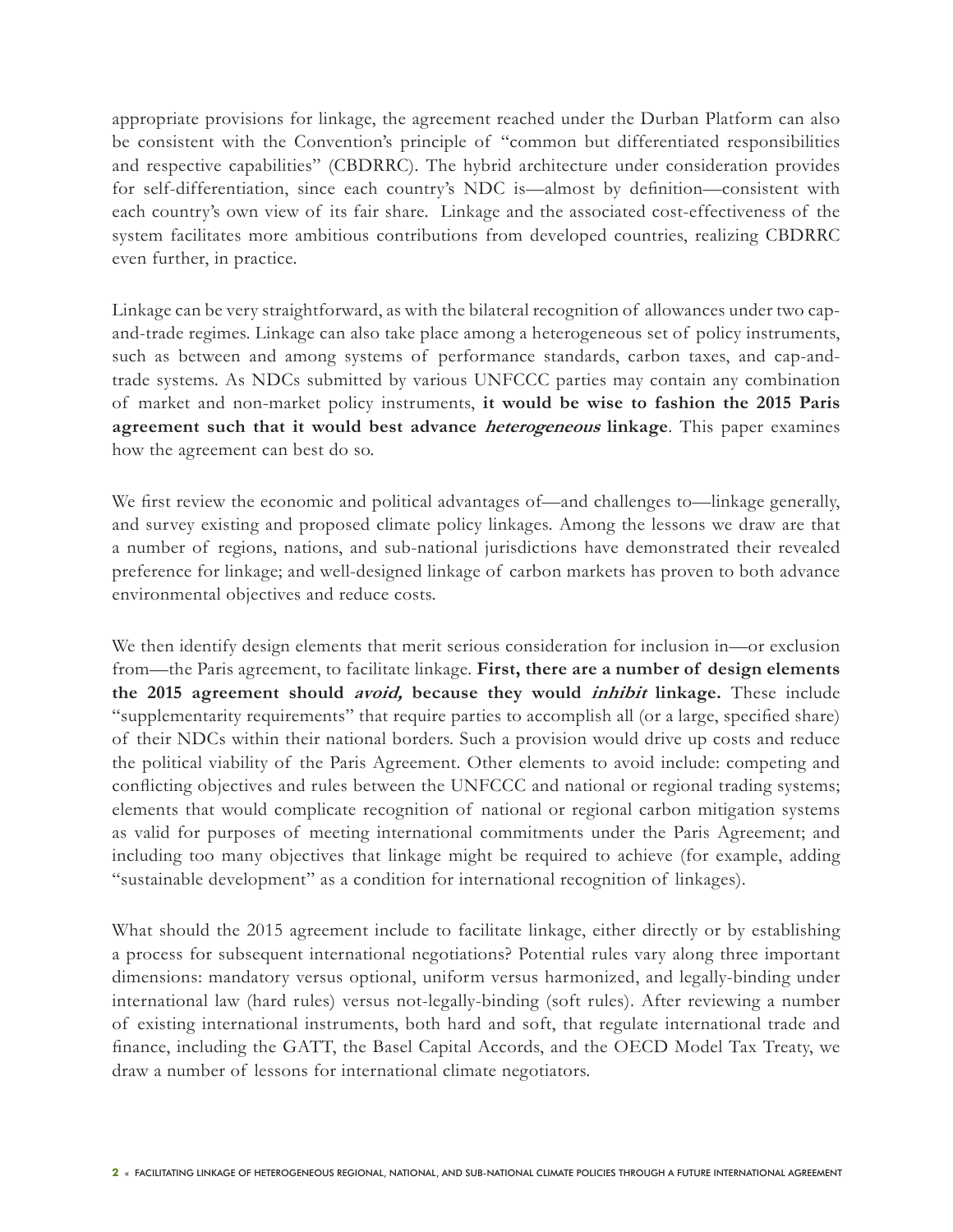**First, effective linkage requires common definitions of key terms, in particular the units that are used for compliance purposes.** This will be particularly important for heterogeneous links, and it is an area where a model rule could be particularly helpful. (See below for more on model rules.)

**Second, registries and tracking are necessary with linked systems, whether the links are among a homogeneous or heterogeneous set of policies.** Indeed, a key role for the top-down part of a hybrid architecture that allows for international linkage of national policy instruments will be the tracking, reporting, and recording of allowance-unit transactions. Internationallyrecognized compliance units would make the functioning of an international transaction log more straightforward and reduce the administrative burden of reconciling international registries with national registries. Market oversight and monitoring may increase confidence in the system, although in some cases, national and international institutions may already exist or need only relatively minor additional capacity.

**Third, many elements of linkage can be addressed through default or model rules, from which nations are free to deviate at their discretion.** Rules that may benefit from this approach are typically concerned with the details of linking two or more regulatory systems. For example, when linking cap-and-trade systems, the nations involved must consider rules regarding market coverage, cost containment, banking and borrowing, compliance periods, allocation methods, and treatment of new emitters and emitter closures. Additional rules may be needed for linking of heterogeneous systems. Developing uniform rules for all of these issues is unrealistic. Instead, a degree of harmonization could be achieved through default rules that facilitate linkage by providing a common framework for nations to use when developing their own linkage agreements.

**Fourth, inclusion of detailed linkage rules in the core agreement is not desirable; an agreement with more flexibility would allow rules to evolve on the basis of experience.** Minimum standards to ensure environmental integrity should be elaborated in subsequent COP decisions—for example, establishing the minimum requirements for national MRV, registries, and crediting mechanisms. The function of the core agreement might be confined to articulating general principles regarding linkage, relating to environmental integrity, as well as authorizing the COP to develop more detailed rules. Whatever minimum standards are adopted, international oversight of compliance would be important, to ensure the integrity both of the 2015 agreement and of the linked national systems.

**The most valuable outcome of the Paris Agreement regarding linkage may simply be including an explicit statement that parties may transfer portions of their NDCs to other parties and that these transferred units may be used by the transferees to implement their own NDCs.** From a legal perspective, such a statement would be helpful in providing certainty both to governments and private-market participants that linkage is feasible within the UNFCCC framework, and it is likely a necessary condition for widespread linkage to occur. Such a minimalist approach would allow diverse forms of linkage to arise among what will inevitably be heterogeneous NDCs, thereby advancing both cost-effectiveness and environmental integrity.